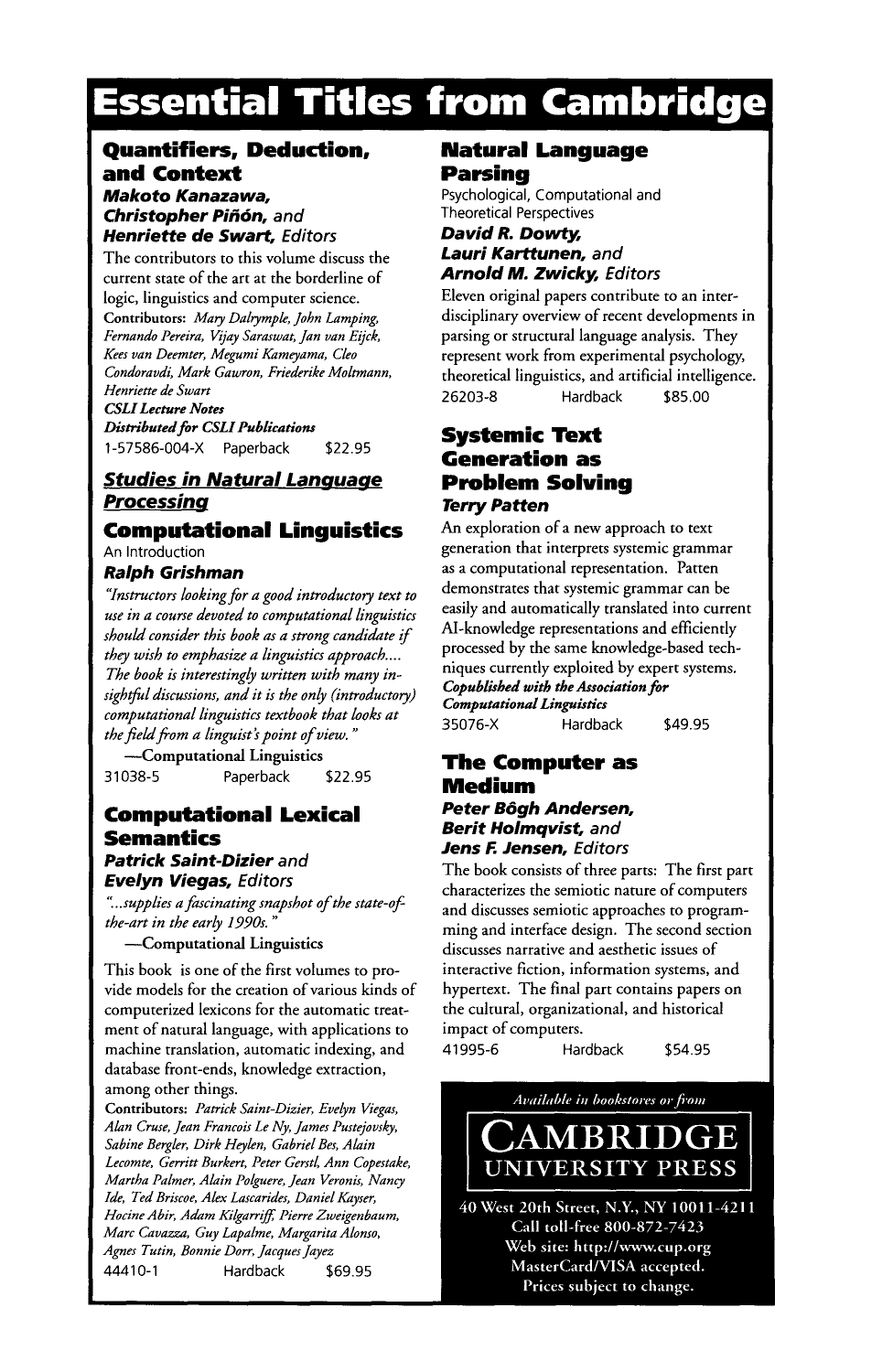Thousands of languages and millions of words proliferate in the world.

Yet non-verbal communication sometimes drives home the most powerful message.

Knowing how to read the signs, both verbal and non-verbal, can make a difference in the international business deal. Or a cross cultural marriage. Or a multilateral treaty.

You'll find the keys in Linguistics and Language **Behavior Abstracts (LLBA).** 

It's about word use and abuse. About the rapid evolution of language. And how communication shapes our lives. J.

In LLBA you'll find abstracts of scholarly articles and books as well as bibliographical entries for book and other media reviews and dissertations.

Think of LLBA as a sign of the times.

**Linguistics and Language Behavior Abstracts** 

P.O. Box 22206 San Diego, CA 92192-0206 **619/695-8803** Fax: 695-0416

LLBA is available in print; online from Knight-Ridder; on CO-ROM from SilverPlatter and NISC; on magnetic tape from LLBA direct.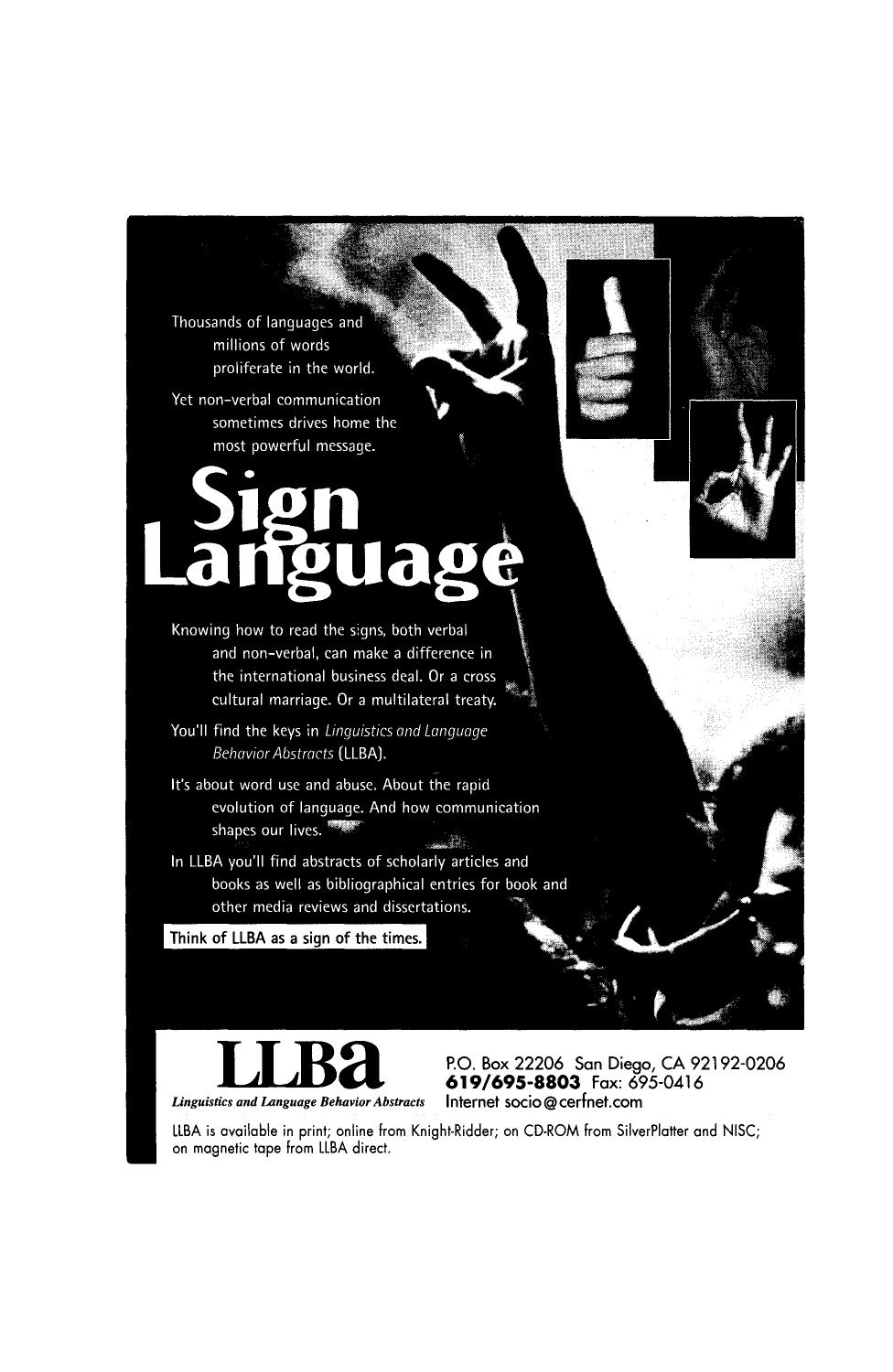#### Association for Computational Linguistics 1997 MEMBERSHIP, CHANGE OF ADDRESS AND EMAIL, AND ORDER FORM MEMBERSHIP

Membership in the Association for Computational Linguistics is for the calendar year, regardless of when dues are paid. Membership includes a<br>full year of the ACL journal, Computational Linguistics, reduced registration at the instructions under the PAYMENT heading carefully. *Provide all oersonal information, even if you have oreviouslv done so. to be sure the ACL membershio database is uo-to-date. Write leeiblv, olease!* 

| FULL<br><b>NAME</b>                                                                                                                                                                                                                                                                                                                                                                                                                                                                                                                                                                                                                                                                                                                                                                                                                |                                                                                              |                                                                                                                                                                                                                                                                                                                     |
|------------------------------------------------------------------------------------------------------------------------------------------------------------------------------------------------------------------------------------------------------------------------------------------------------------------------------------------------------------------------------------------------------------------------------------------------------------------------------------------------------------------------------------------------------------------------------------------------------------------------------------------------------------------------------------------------------------------------------------------------------------------------------------------------------------------------------------|----------------------------------------------------------------------------------------------|---------------------------------------------------------------------------------------------------------------------------------------------------------------------------------------------------------------------------------------------------------------------------------------------------------------------|
| (first)                                                                                                                                                                                                                                                                                                                                                                                                                                                                                                                                                                                                                                                                                                                                                                                                                            | (last/family)                                                                                |                                                                                                                                                                                                                                                                                                                     |
| <b>ADDRESS</b>                                                                                                                                                                                                                                                                                                                                                                                                                                                                                                                                                                                                                                                                                                                                                                                                                     |                                                                                              |                                                                                                                                                                                                                                                                                                                     |
|                                                                                                                                                                                                                                                                                                                                                                                                                                                                                                                                                                                                                                                                                                                                                                                                                                    |                                                                                              |                                                                                                                                                                                                                                                                                                                     |
| <b>INSTITUTION</b>                                                                                                                                                                                                                                                                                                                                                                                                                                                                                                                                                                                                                                                                                                                                                                                                                 | <b>TELEPHONE</b>                                                                             |                                                                                                                                                                                                                                                                                                                     |
| (if not in address above)<br><b>E-MAIL ADDRESS</b>                                                                                                                                                                                                                                                                                                                                                                                                                                                                                                                                                                                                                                                                                                                                                                                 |                                                                                              | FAX                                                                                                                                                                                                                                                                                                                 |
|                                                                                                                                                                                                                                                                                                                                                                                                                                                                                                                                                                                                                                                                                                                                                                                                                                    | <b>MEMBERSHIP DUES FOR 1997</b>                                                              | Please IMMEDIATELY notify the ACL Office of address and email changes. Journal copies returned due to bad addresses will not be remailed<br>until a \$5.00 postage/handling fee is remitted. EMAIL (if available) IS USED TO DISTRIBUTE meeting, membership, and other announcements                                |
| <b>IMPORTANT NOTE:</b> Renewals must be received no later than 1 April 1997 to avoid late payment fee assessment. Membership categories<br>include Regular Members and the following: Couples with the same mailing address may be Joint Members; they will receive only one set of<br>publications, but each will be eligible for all other member benefits. Students taking a full-time program of courses and not earning a regular<br>income may become Student Members WITH COPY OF CURRENT STUDENT ID. Students who are not Student Members because of their<br>income can still participate in student activites as Student-Employed. Also available are Retired and Unemployed memberships. PLEASE<br>CIRCLE OR HIGHLIGHT TYPE OF MEMBERSHIP BELOW THAT YOU DESIRE. Late payment fee does not apply to new<br>memberships. |                                                                                              |                                                                                                                                                                                                                                                                                                                     |
| Regular(\$50) Joint(\$60) Student(\$30) Student-Employed(\$50) Retired(\$30) Unemployed(\$30)                                                                                                                                                                                                                                                                                                                                                                                                                                                                                                                                                                                                                                                                                                                                      |                                                                                              | <b>MEMBERSHIP DUES \$</b>                                                                                                                                                                                                                                                                                           |
| 1st Class or Air (\$10 US, Canada, Mexico; \$25 elsewhere)<br><b>RENEWALS</b> received after 1 April 1997 pay \$10 additional postage/handling fee                                                                                                                                                                                                                                                                                                                                                                                                                                                                                                                                                                                                                                                                                 |                                                                                              | OPTIONAL JOURNAL MAILING \$<br>LATE PAYMENT FEE \$                                                                                                                                                                                                                                                                  |
| local regulations. Receipts are available upon request.                                                                                                                                                                                                                                                                                                                                                                                                                                                                                                                                                                                                                                                                                                                                                                            |                                                                                              | <b>INTERNATIONAL FUND:</b> Allows ACL memberships and publications to be available to colleagues who have difficulty in using their national<br>currencies for international transactions or for whom membership would otherwise be impossible. Contributions may be tax deductible; check<br>INTERNATIONAL FUND \$ |
| Receipts are available upon request. Make checks payable to "THE WALKER FUND". Visa and Mastercard payments are also accepted.                                                                                                                                                                                                                                                                                                                                                                                                                                                                                                                                                                                                                                                                                                     |                                                                                              | THE DON AND BETTY WALKER INTERNATIONAL STUDENT FUND: This fund was set up to honor Don and Betty Walker. It supports<br>select student travel to ACL meetings. Contributions may be tax deductible, and companies may provide matching funds; check local regulations.<br><b>WALKER FUND \$</b>                     |
|                                                                                                                                                                                                                                                                                                                                                                                                                                                                                                                                                                                                                                                                                                                                                                                                                                    | TOTAL PAYMENT FOR MEMBERSHIP, WALKER AND INTERNATIONAL FUNDS \$<br>(list in PAYMENT SECTION) |                                                                                                                                                                                                                                                                                                                     |
| <b>METHOD OF PAYMENT</b> (circle): CHECK                                                                                                                                                                                                                                                                                                                                                                                                                                                                                                                                                                                                                                                                                                                                                                                           | <b>PAYMENT</b><br><b>MONEY ORDER</b><br><b>CREDIT CARD</b>                                   | <b>BANK TRANSFER</b>                                                                                                                                                                                                                                                                                                |
| CREDIT CARD INFORMATION (VISA AND MASTERCARD ONLY):                                                                                                                                                                                                                                                                                                                                                                                                                                                                                                                                                                                                                                                                                                                                                                                |                                                                                              |                                                                                                                                                                                                                                                                                                                     |
| CARD NUMBER                                                                                                                                                                                                                                                                                                                                                                                                                                                                                                                                                                                                                                                                                                                                                                                                                        | <b>EXPIRATION DATE</b>                                                                       |                                                                                                                                                                                                                                                                                                                     |
| <b>CARDHOLDER'S NAME</b> (as appears on card)                                                                                                                                                                                                                                                                                                                                                                                                                                                                                                                                                                                                                                                                                                                                                                                      |                                                                                              |                                                                                                                                                                                                                                                                                                                     |
|                                                                                                                                                                                                                                                                                                                                                                                                                                                                                                                                                                                                                                                                                                                                                                                                                                    |                                                                                              |                                                                                                                                                                                                                                                                                                                     |
| (total from MEMBERSHIP (above) and total from PUBLICATION SECTIONS (below))                                                                                                                                                                                                                                                                                                                                                                                                                                                                                                                                                                                                                                                                                                                                                        | <b>GRAND TOTAL OF PAYMENT AUTHORIZED OR ENCLOSED)</b>                                        | \$                                                                                                                                                                                                                                                                                                                  |

PREPAYMENT is necessary; invoices and receipts are available upon request. The U.S. dollar price is definitive when paying in other<br>currencies, although rounding off is appropriate. CHECKS AND MONEY ORDERS SHOULD BE PAYABL FOR COMPUTATIONAL LINGUISTICS (or to ACL). Payment may be made by sending this form (or all pertinent details) and credit card information in email to acl@bellcore.com. The following payment choices are available: 1. CREDIT CARDS: Credit card payments MUST BE MADE TO THE ACL OFFICE IN THE USA. Visa and Mastercard only. Email, fax or hardcopy are acceptable.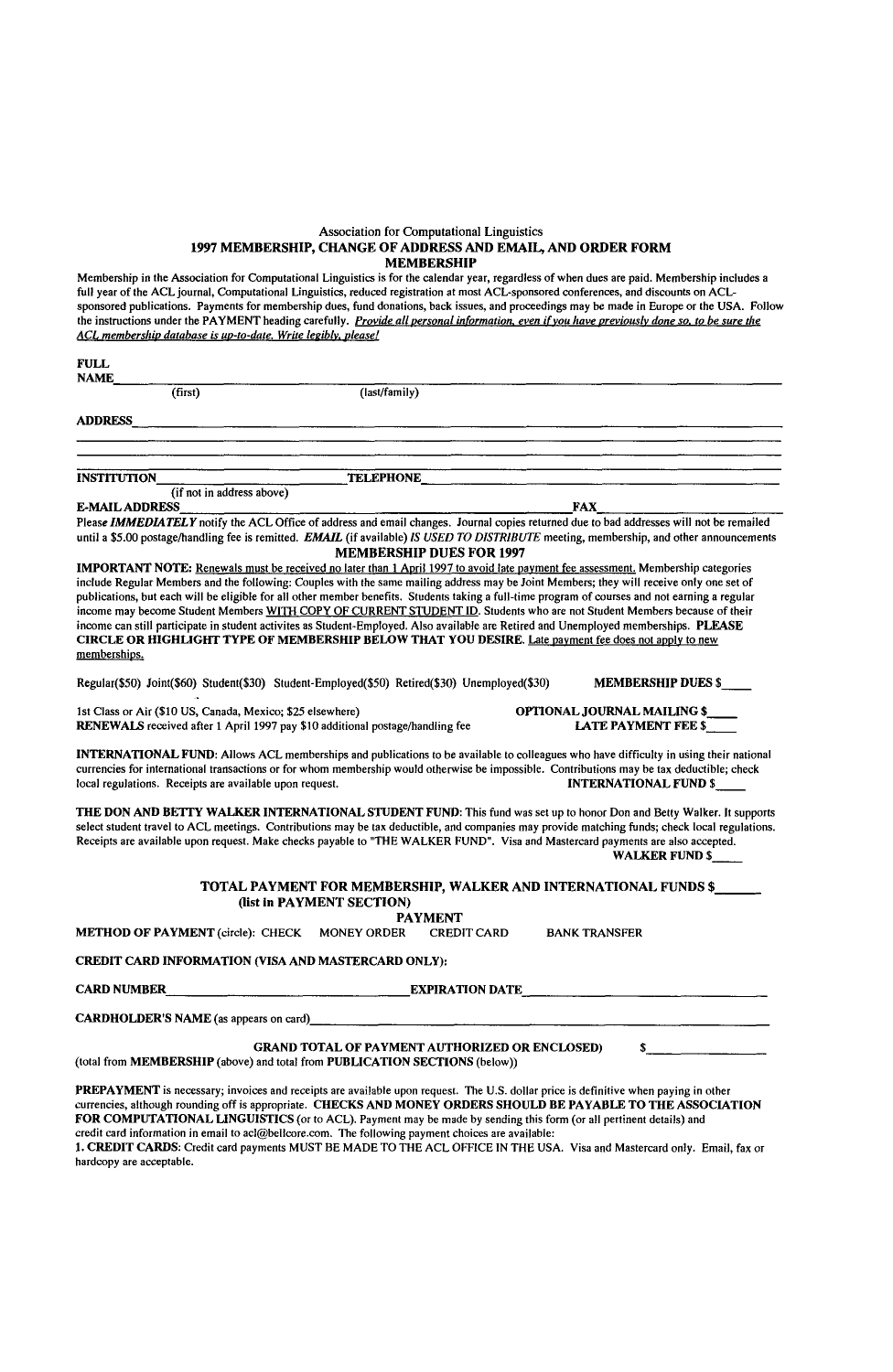2. CHECKS/MONEY ORDERS: TO THE ACL OFFICE IN THE USA: Send this dues statement in hardcopy with a check or money order to the address below. PAYMENTS MUST BE IN U.S. DOLLARS, DRAWN ON A U.S. BANK OR IN U.S. OR CANADIAN DOLLARS (CALCULATED AT THE CURRENT EXCHANGE RATE), DRAWN ON A CANADIAN BANK.

**3. PAYMENTS TO** EUROPE: Mail this form to Rusher with either (i) a Eurocheque or banker's draft IN SWISS FRANCS, payable "ACL" or (it) a standard personal cheque drawn on a French bank in FRENCH FRANCS, payable "ACL" or (iii) photocopy evidence of intetbank transfer to "ACL", account number 141.880.LAV at the Union Bank of Switzerland, 8 Rue du Rhone, CH-121l Geneva 11, SWITZERLAND. Dollar price is definitive. For exchange rate information, use daily published exchange rate or see http://www.cs.um.edu.mt/acl/. NOTE THAT EUROPEAN MEMBERS SHOULD PAY THROUGH ROSNER UNLESS PAYING BY CREDIT CARD OR USE A U.S. BANK ACCOUNT.

**4. PAYMENTS FROM** JAPAN: Payments which were previously made through Prof. Makoto Nagao by bank transfer within Japan should now be made by credit card or hardcopy check or money order to the ACL Office in the USA by following one of the above sets of instructions. This change is being made for ease of accounting and, hopefully, will not inconvenience members.

| Assoc. for Comp. Ling. | $+1-908-873-3898$ phone;    | Dr. Michael Rosner          | $+356-32-90-25-04$ phone; |
|------------------------|-----------------------------|-----------------------------|---------------------------|
| P.O. Box 6090          | $+1 - 908 - 873 - 0014$ fax | Dept. Computer Science & Al | +356-32-05-39 fax         |
| Somerset, NJ 08875 USA | acl@bellcore.com            | University of Malta         | mros@cs.um.edu.mt         |
|                        |                             | Msida, MALTA                |                           |

#### PUBLICATIONS ORDER **FORM**

Institutions subscribe to the 1997 journal through MIT Press Journals, 55 Hayward Street, Cambridge, MA 02142, USA; phone +1-617-253-2889; fax +1-617-253-6779; journals-orders@mit.edu. Institutional orders for back issues (1988-) should also be ordered from MIT Press Journals. All other journal back issues orders, and all proceedings, are available through the ACL.

JOURNAL **BACK ISSUES:** Back issues of Computational Linguistics and two supplements, a Directory of Graduate Programs in Computational Linguistics, 3rd edition, and a Survey of Computational Linguistics Courses, revised in 1993. are available from the ACL Office. Surface mailing costs are included in the prices; additional charges for 1st class or air delivery are noted. ORDERS BY MEMBERS FOR USE IN LABORATORIES OR LIBRARIES MUST BE PAID AT THE "OTHERS" RATE.

1980-1995 VOLUMES--CIRCLE YEARS (1980-1990: Members \$30; Others \$60 | 1991-1996: Members \$40; Others \$80):<br>1980 1981 1982 1983 1984 1985 1986 1987 1988 1989 1990 | 1991 1992 1993 1994 1995 1996 **BACK ISSUES \$** 1980 1981 1982 1983 1984 1985 1986 1987 1988 1989 1990 | 1991 1992 1993 1994 1995 1996 1st Class or air (each year: \$5 U.S., Canada, Mexico; \$10 elsewhere)

SUPPLEMENTS--Circle choice (Members \$15; Others \$30): 1992 Directory of Graduate Programs ] 1993 Survey of Courses SUPPLEMENTS \$ 1st Class or air (each year: \$5 U.S., Canada, Mexico; \$10 elsewhere)

BACK ISSUE OPTIONAL MAILING COSTS \$

**PROCEEDINGS:** Proceedings are available for the ACL conferences listed below. COLING proceedings (below) may also be ordered through the ACL. Surface mailing costs are included in the prices; additional charges for 1st class or air delivery are noted. ORDERS BY MEMBERS FOR USE IN LABORATORIES OR LIBRARIES MUST BE PAID AT THE "OTHERS" RATE.

**ACL** PROCEEDINGS (each proceedings: Members \$30; Others \$60.-lst Class or air: \$10 U.S., Canada, Mexico: \$25 elsewhere) CIRCLE or HIGHLIGHT CHOICE(S):<br>19th, Stanford, 1981 20

19th, Stanford, 1981 — 20th, Toronto, 1982— 21st, Cambridge, 1983—22nd, see Coling-84 below-23rd, Chicago, 1985—24th, New York, 1986<br>25th, Stanford, 1987— 26th, Buffalo, 1988— 27th, Vancouver, 1989—28th, Pittsburgh, 1990—

CONFERENCES ON APPLIED NATURAL LANGUAGE PROCESSING (each proceedings: Members \$30; Others \$60--1st Class or air<br>\$10 U.S., Cnada, Mexico; \$25 elsewhere): First, Santa Monica, 1983 - Second, Austin, 1988 - Third, Trento, 199 Fifth, Washington, DC, 1997(May 1997 delivery)

EUROPEAN CHAPTER CONFERENCES (each proceedings: Members \$30; Others \$60--lst Class or air: \$10 U.S., Canada, Mexico; \$25 elsewhere): First, Pisa, 1983 Second, Geneva, 1985 Third, Copenhagen, 1987 Fourth, Manchester, 1989 Fifth, Berlin, 1991 Sixth, Utrecht, 1993 Seventh, Dublin, 1995 Eighth, Madrid, 1997 (joint with ACL-97 above)

**PROCEEDINGS** TOTAL \$ **OPTIONAL** MAILING TOTAL \$

COILING PROCEEDINGS (note differences in proceedings prices; 1st Class or air delivery: 1984 is \$15 U.S., Canada, Mexico; \$25 elsewhere and for subsequent years: \$20 U.S., Canada, Mexico; \$40 elsewhere): COLING-84, Stanford, 1984 (Members \$45; Others \$90) COLING-84 PROCEEDINGS \$<br>COLING-88(2 vol.), Budapest, 1984 (Members \$45; Others \$150) COLING-88 PROCEEDINGS \$ COLING-88(2 vol.), Budapest, 1984 (Members \$45; Others \$150) COLING-88 PROCEEDINGS \$ COLING-90(3 vol.), Helsinki, 1990(Members \$95; Others \$190)<br>COLING-92(4 vol.), Nantes, 1992(Members \$75; Others \$150) COLING-92 PROCEEDINGS \$ COLING-92(4 vol.), Nantes, 1992(Members \$75; Others \$150) COLING-92 PROCEEDINGS \$<br>COLING-94, Kvoto, 1994 (Members \$85; Others \$170) COLING-94 PROCEEDINGS \$ COLING-94, Kyoto, 1994 (Members \$85; Others \$170)<br>COLING-96, Copenhagen, 1996(Prices to be determined)-Available March, 1997 for delivery COLING-96 PROCEEDINGS \$ COLING-96, Copenhagen, 1996(Prices to be determined)-Available March, 1997 for delivery

[December 1996, Kathleen McKeown, ACL Secretary/Treasurer]

**TOTAL PUBLICATIONS PAYMENT \$\_**<br>(list in PAYMENT SECTION)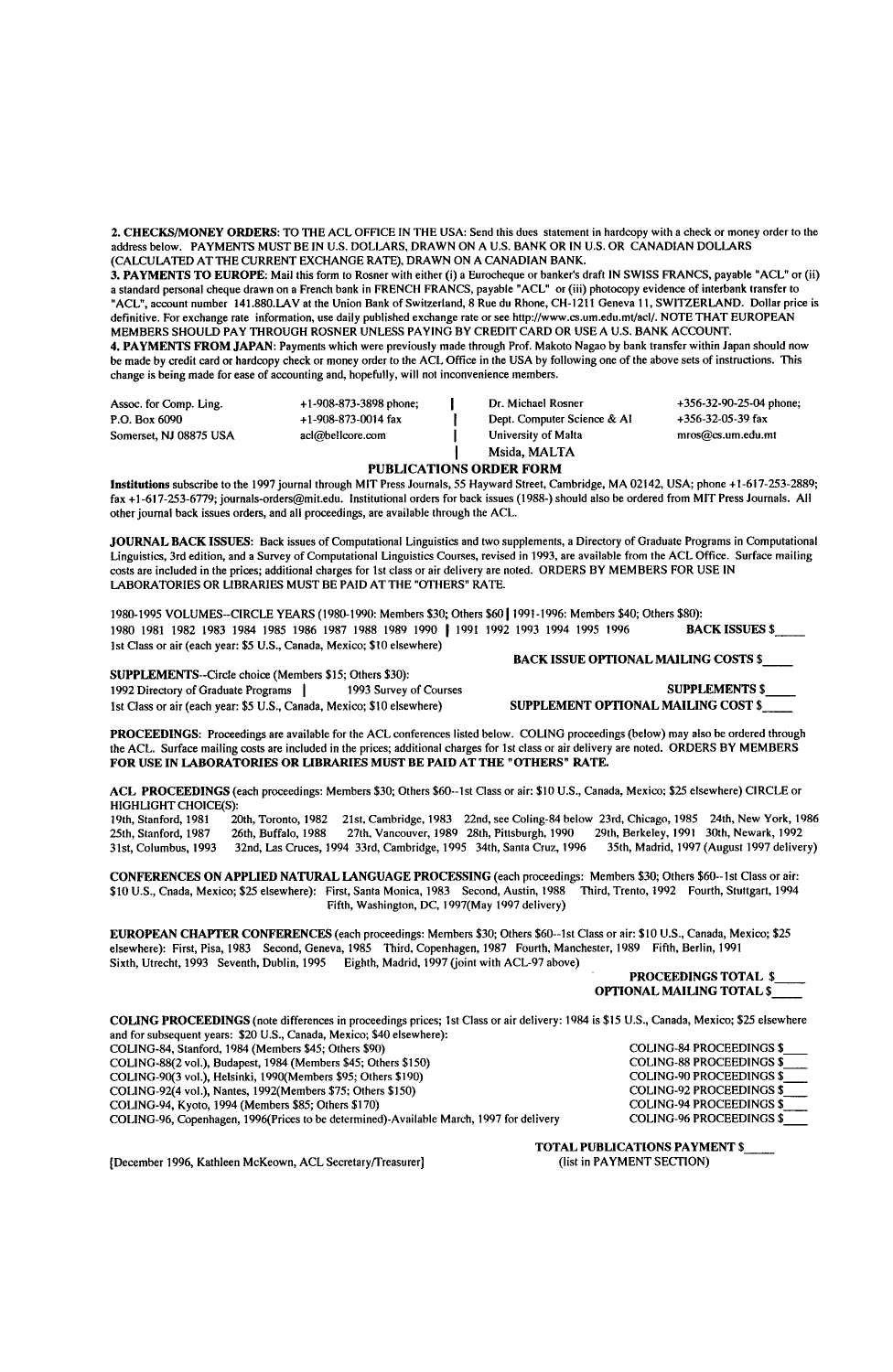## **Guidelines for Submissions**

Manuscxripts for Computational Linguistics should be submitted on letter-size paper (8.5 by 11 inches, or A4), double-spaced and single-sided throughout, including footnotes and references. The paper should begin with an informative abstract of approximately 150-250 words. Manuscripts must be written in English. Contact the editor regarding the possibility of electronic submission.

Submissions may be made in any of the following categories:

**Papers:** This category includes contributions that report significant new research results in computational linguistics or that provide critical reviews of the literature on a particular topic. The length of a paper depends on its content, but it is suggested that manuscripts be limited to forty double-spaced pages. That is the equivalent of thirty journal pages. Each paper is fully refereed, being read by at least two members of the editorial board and usually by an additional expert in the particular subject area. The submission of an article to CL for refereeing means that the author certifies the manuscript is not copyrighted; nor has it been published or submitted for publication to another refereed journal. If any version of the paper has appeared, or will appear, in a non-refereed publication, the details of such publication must be made known to the Editor at the time of submission. The final version of a paper tentatively accepted for publication must be accompanied by a Copyright Transfer Agreement signed by all of the authors or, in the case of a "work for hire," by the employer. This written transfer is necessary under the 1978 U.S. Copyright law.

**Letters to the Editor:** This category includes statements of opinion on issues relevant to the readership. The Editor and the editorial board will evaluate the appropriateness of these contributions for inclusion.

Five copies of papers or three copies of letters should be sent to:

Julia Hirschberg, CL Editor AT&T Research 600 Mountain Avenue, 2C-409 Murray Hill, NJ 07974, USA (+1 908) 582-7496; acl@research.att.com

**Squibs and Discussions:** This category includes short articles reporting technical results, discussions of results, algorithms, or new computational linguistic data or tools of interest to the journal readership. Submissions should generally not exceed eight double-spaced pages and should be submitted to:

Pierre Isabelle, CL Squibs and Discussions Editor CWARC Communications Canada 1575 Chomedey Boulevard Laval, Quebec, CANADA H7V 2X2 (+1 514) 973-5801; isabelle@citi.doc.ca

**Book Section:** Anyone interested in reviewing a book, or in suggesting a book for review, should contact the Book Review Editor; publishers may also submit copies of books for review directly to:

Graeme Hirst, CL Book Review Editor University of Toronto Department of Computer Science Toronto, CANADA MSS 3G4 (+1 416) 978-8747; gh@cs.toronto.edu

**The FINITE STRING:** Send (a) summaries of research in progress — of particular interest would be perspectives on the activities at a particular institution; (b) announcements of meetings of potential interest to the membership; and (c) personal notes (e.g., honors, moving, changes in status) to The FINITE STRING Editor. Time-sensitive material should be received by the first day of the second month of each quarter to appear in the next issue. Submissions (where possible in electronic form) should be sent to:

Richard Sproat, FINITE STRING Editor Bell Laboratories 600 Mountain Avenue, 2D-451 Murray Hill, NJ 07974, USA (+1 908) 582-5296; rws@bell-labs.com